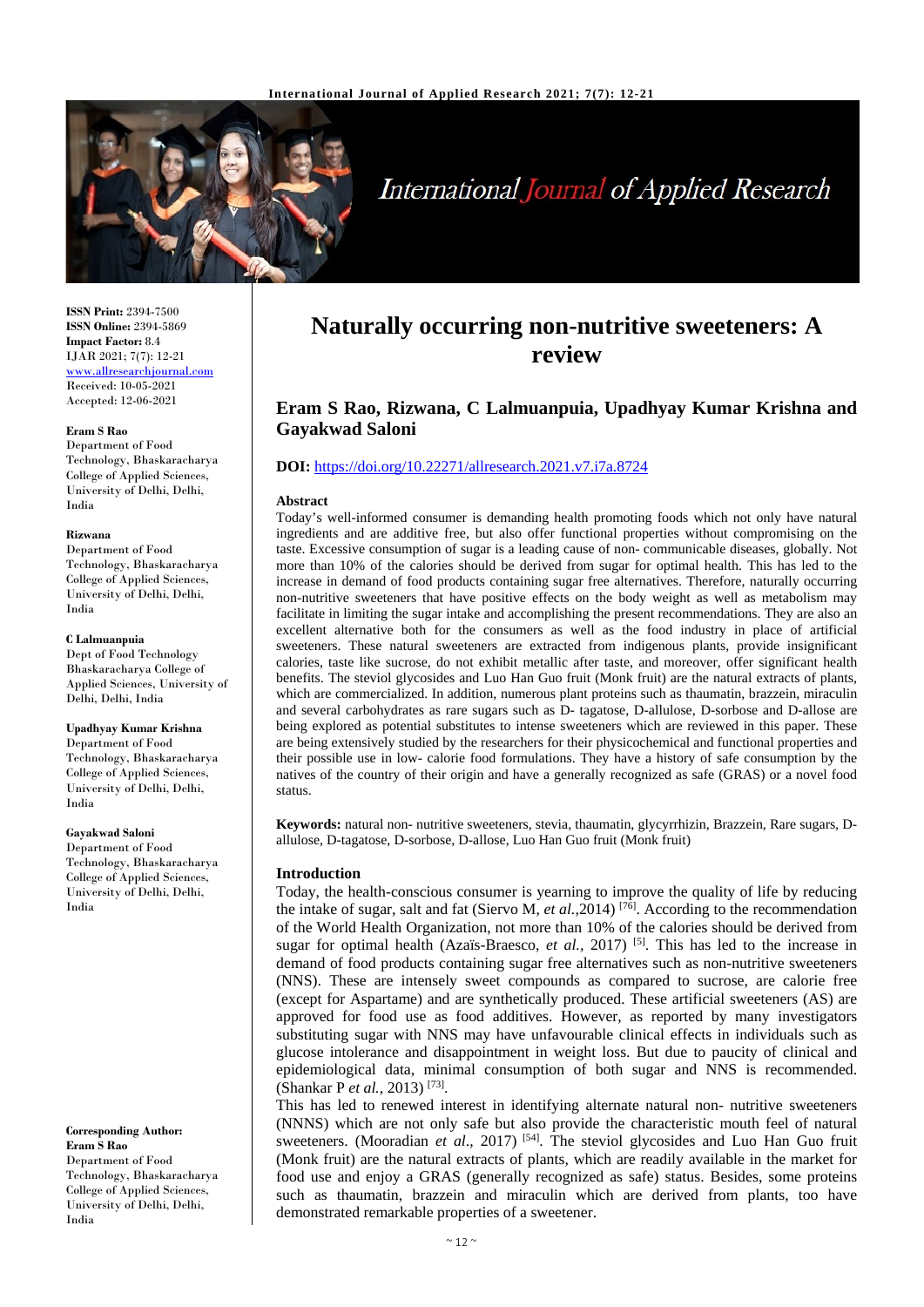Moreover, naturally occurring rare sugars have recently emerged as an excellent sweetening alternative. They are monosaccharides which are found in nature and have insignificant calories Several researchers are exploring the possibilities of these rare sugars such as D-allulose (Dpsicose), D-tagatose, D-sorbose and D-allose as an alternative to NNS (Mooradian *et al*., 2017) [54]. They provide the characteristic bulk and mouth feel of table sugar

with reduced calories (0.2 kcal/g for D-allulose). These are being further investigated for possible use in the food industry. Several novel approaches including development of bitterness- blockers, coating with mineral carriers or hollowing out the sugar crystals are being pursued to overcome any aftertastes or flavour defects in these sweeteners of natural origin.



**Fig 1:** Classification of Natural non-nutritive sweeteners

# **Naturally Occurring Non-Nutritive Sweeteners Terpenoid Glycosides**

# *Steviol glycosides*

Stevia is a perennial shrub, native to South America called *Stevia rebaudiana bertoni* (Asteraceae). Its cultivation has now spread in other counties of Europe and Asia as well (Hossain *et al*., 2010) [2]. It is a natural herbal sweetener used for lowering blood sugar for centuries (Carakostas, *et al.*, 2008) <sup>[10]</sup>. Its white crystalline compound (stevioside) which is extracted and purified from the leaves of the plant. It is an intense sweetener without any calories and is 100−300 times sweeter than table sugar (Lemus-Mondaca, et al., 2012) <sup>[42]</sup>. Typically, the glycosides represent up to 15% in dried leaves of the plant (Shannon, *et al.,* 2016) [74]. Stevioside and Rebaudioside A are the two main compounds which exhibit sweetness. Stevioside is reported to have slight bitter aftertaste, while Rebaudioside A is the most appealing steviol glycoside due to its high relative sweetness of about 200–300. Physiochemical properties indicate moderate heat and pH stability at broad range of pH range (2- 10). It also resists fermentation and is acid stable.

Stevioside and rebaudioside A do not caramelize when food products are subjected to high temperatures. (Muhammad, F*. et al.,* 2020) [55].

# **Metabolism and Health Aspects**

Pawar, *et al.*, (2013) <sup>[64]</sup> have studied the metabolism of steviol glycosides, it is hydrolysed by the colonic microbiota to steviol and mainly assimilates in the small intestine before being transported to the liver. Here, steviol glucoronides are produced from glucuronic acid by the process of conjugation, which is eventually excreted in urine. It is reported to be a valuable sweetener particularly for those suffering from diabetes, heart disease, obesity and dental caries (Ghanta *et al.*, 2007)<sup>[27]</sup>. They have also been known to exhibit anti-inflammatory and immunomodulatory diuretic and anti-hypertensive properties (Brahmachari, *et al.,* 2011) [6]. They are safe and suitable for diabetic patients provided their Acceptable Daily Intake (ADI) value is adhered to as calorie contribution of these compounds is nearly non-significant.



**Fig 2:** Chemical structure of Steviol, Stevioside and Rebaudioside A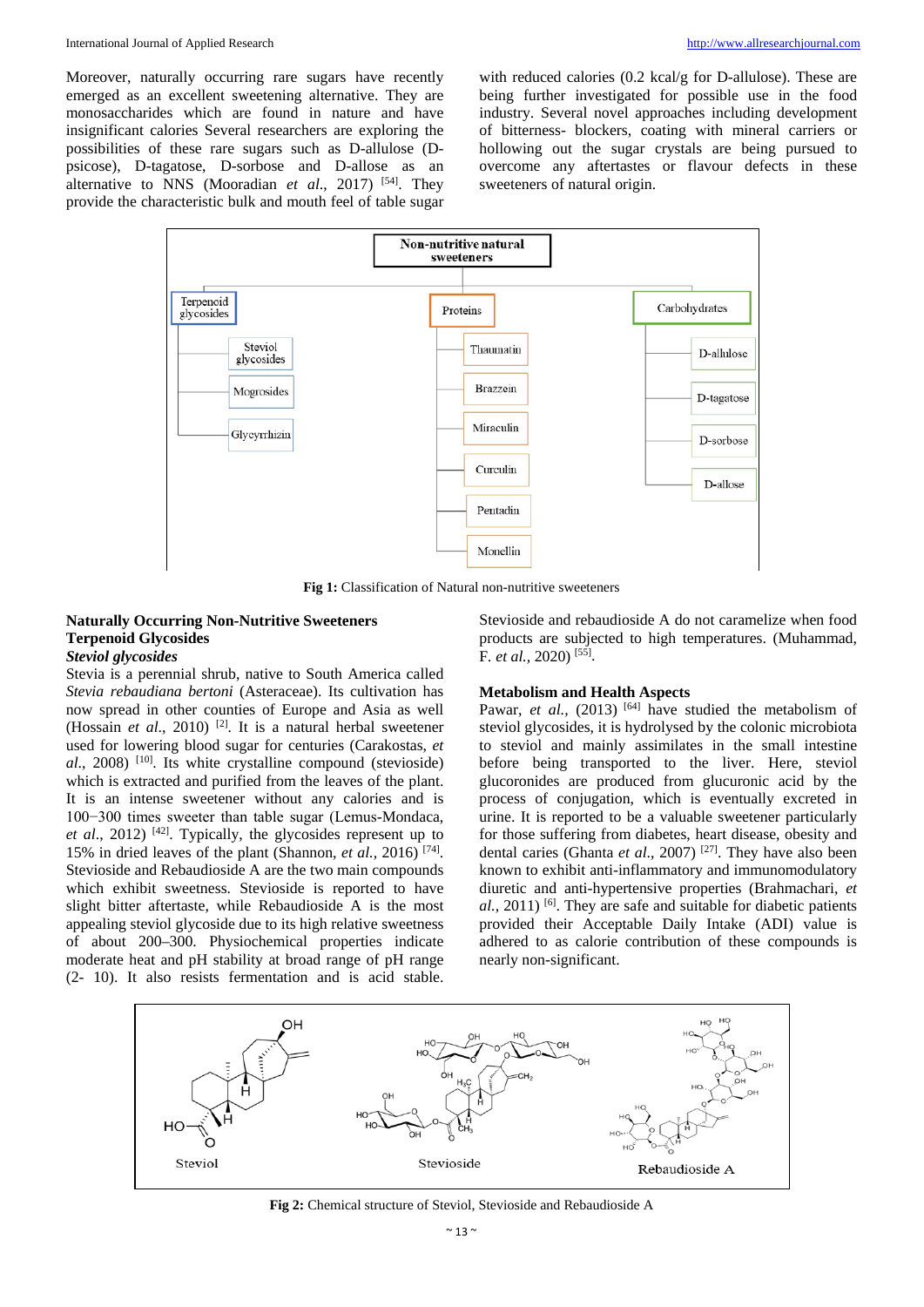#### **Food applications and Regulatory status**

It is ideally suited for a wide variety of foods as it enhances sweet and savoury flavours. Typically, in bakery and confectionary, dairy products, chocolates, preserves such as jams, jellies, sauces and beverages. However, it has a liquorice aftertaste and lacks bulking property. The ADI of steviol glycosides is 4 mg/kg of body weight/day limit (Younes, *et al*., 2020) [18].

# **Glycyrrhizin**

Glycyrrhizin is a plant glycoside which is sweet in taste and obtained from the roots of liquorice plant *Glycyrrhiza glabra L.* (Fabaceae). It grows extensively in Europe and Central Asia. The dried roots are extracted using ammonia and then crystallized with 95% alcohol giving crude ammonium glycyrrhizin (AG). After further treatment mono- ammonium glycyrrhizin (MAG), a white crystalline form is obtained. The sweetness index of both the derivatives is alike but have different solubility rates and sensitivity to pH. Ammonium glycyrrhizin (AG) is highly soluble both in hot and cold water as well as in alcohol, stable at high temperatures for short time but precipitates at pH below 4.5. Whereas, mono- ammonium glycyrrhizin (MAG) is stable at low pH and can be employed in food applications where colour rule out AG. (M. Gloria,  $2003$ <sup>[47]</sup>

# **Metabolism and health Aspects**

Glycyrrhizin is hydrolysed by the human gut and is completely metabolized with no effect on glycemic index. According to J.C. Fry,  $(2012)^{[24, 25]}$  glycyrrhizin could have beneficial effects on intestinal microbiota. The glycyrrhizin extract has been traditionally used as herbal medicine, to treat cough, stomach ulcers and for constipation (M. Zeece, 2020) [49]. Excessive intake of glycyrrhizin increases sodium levels in blood and decreases the potassium levels leading to hypertension and arrhythmia.

# **Food applications and regulatory status**

It is about 30–50 times sweeter than sucrose and exhibits a sweet woody flavour, which limits its use as a pure sweetener. However, glycyrrhizin is known to enhance food flavours, masks bitter flavours, and increases the perceived sweetness of sucrose. It also has the potential to provide functional properties to foods such as foaming, viscosity control, gel formation, and possibly antioxidant characteristics too. Glycyrrhizin can be used in bakery, confectionery, ice creams, gums and beverages. In Japan it is permitted to be used as a sweetener. However, in USA and EU it is not permitted as a sweetener but as a flavouring agent and a flavour enhancer. It has a GRAS status as a food additive (Noori *et al.*, 2018)<sup>[58]</sup>. At present there is no ADI for glycyrrhizin, but the intake should be restricted to 100mg/day as prescribed by the EU. (Michael Zeece,2020) [49].

# **Luo Han Guo (Monk fruit)**

*Siraitia grosvenorii* is a perennial herb which belongs to family Cucurbitaceae native to southern China and is best known for its fruit, the luo han guo. The word "Luo Han" means monk and "Guo" means fruit, thus, is known as Monk Fruit in the west. It has been used in Chinese traditional medicine as a remedy for cold and sore throat for almost 1,000 years. Mogrosides, are triterpene glycosides which are the sweet principles of the plant. Several

mogrosides are produced by the plant, of which the most common have been designated mogroside IV and mogroside V (Fry, J.C., 2012) <sup>[24, 25]</sup>. Majorly, mogroside V occurs in about 1% of the dried fruit and is sweetness potential is approximately 200–250 times that of sucrose. Mogrosides are classified by the US Food Drug Administration (FDA) as a GRAS product. There are no restrictions on consuming the fruit or its extracts.

# **Metabolism and health Aspects**

Mogroside V has been reported to be non-mutagenic. Pandey. A & Chauhan. O,  $(2020)$  [63] have reported that the monk fruit extract and mogrosides have shown effective anti- diabetic properties by increasing the blood glucose uptake in the diabetic population. Pharmacological studies on monk fruit in recent years have exhibited many health protective properties. They have demonstrated high antioxidative and anti- inflammatory properties which helps in suppressing stress mediated diabetes mellitus. Mogrosides have been found to be anti-carcinogenic as well as anti asthmatic and offers liver protection (Li *et al*., 2014) [43]. Similarly, San *et al*. (2012) studied anti-obesity property of total mogrosides extracted from monk fruit as well as, mogrosides IV and V by analysing their effect on pancreatic lipase in-vitro. They found significant inhibitory effect of total mogrosides, mogrosides IV and V on pancreatic lipase activity. The increase in body weight as well as triglyceride and total cholesterol level in mice was suppressed during invivo study by the oral administration of mogrosides. Therefore, ripe monk fruit mogrosides extract might be an effective replacement of sugar for diabetic and obese patients. (Fang *et al*., 2017) [20].



**Fig 3:** Mogroside structure

# **Food Applications and regulatory status**

The increasing demand of non-nutritive sweeteners from natural sources have increased the popularity of monk fruit in international market including nutraceutical, food and beverage industries (Pawar *et al.*, 2013)<sup>[64]</sup>. They are used to sweeten soft drinks, juices, desserts, candies and condiments. It is often blended with other non-nutritive sweeteners too. The health benefits of monk fruit have encouraged its use in low calorie foods and beverages such as jams, chocolate and sweet juices. It is used as a nonnutritive tabletop sweetener and as a dietary supplement. It has been approved by many countries like Australia, Japan, United States and New Zealand. Mogrosides V has been approved by Japan as a natural sweetening agent. USA has approved the extract of monk fruit as GRAS (generally recognized as safe) for non-nutritive sweetening and as a flavour enhancer (Tu *et al*, 2017).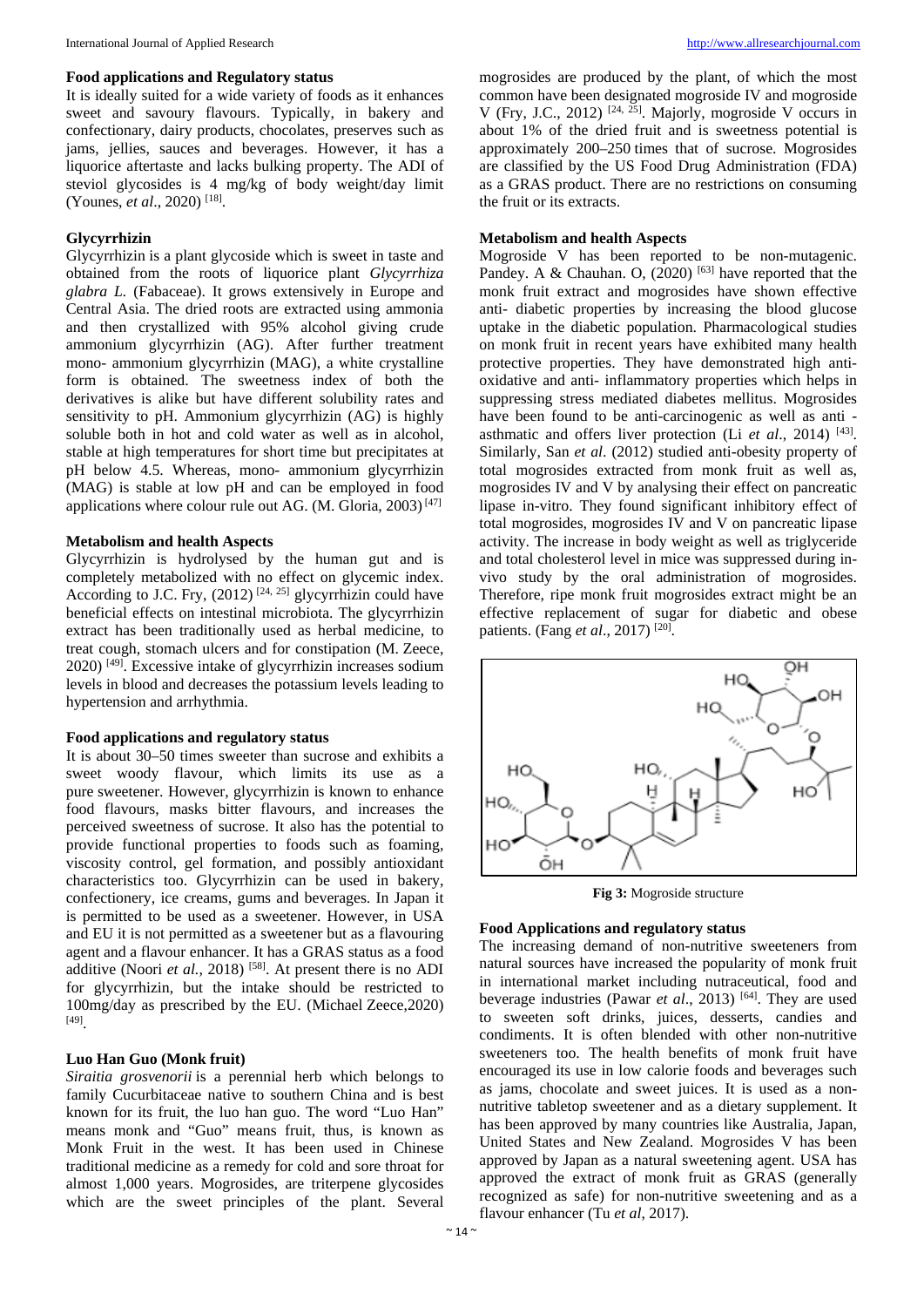|                         | <b>Natural sweetener</b> | <b>Health implications</b>                                                                                                                         | <b>References</b>                           |  |
|-------------------------|--------------------------|----------------------------------------------------------------------------------------------------------------------------------------------------|---------------------------------------------|--|
| Terpenoid<br>Glycosides | Steviol glycosides       | Non-genotoxic, non-carcinogenic, non-allergic, non-<br>teratogenic and non-mutagenic                                                               | Saraiva et al., 2020 <sup>[70]</sup>        |  |
|                         | Glycyrrhizin             | Anticancer, antiviral, antioxidant, anti-inflammatory, and<br>hepatoprotective                                                                     | Saraiva et al., 2020 <sup>[70]</sup>        |  |
|                         | Monk fruit               | liver protection, anti-hyperglycaemic, anti-oxidative, anti-<br>asthmatic, anti-cancer and anti-inflammatory action                                | Buchilina et al., 2021 <sup>[8]</sup>       |  |
| Proteins                | Thaumatin                | Does not induce tooth decay; not toxic and non-allergic                                                                                            | Ariana Saraiva et al., 2020 <sup>[70]</sup> |  |
|                         | <b>Brazzein</b>          | Anti-inflammatory, antioxidative, anti-allergic,                                                                                                   | Chung et al., 2018 <sup>[14, 15]</sup>      |  |
|                         | Miraculin                | Antidiabetic, anti-hyperuricaemia, antioxidative,<br>anticancer and anticonvulsant in nature                                                       | Akinmoladun et al., 2020 <sup>[1]</sup>     |  |
|                         | Curculin                 | Unknown                                                                                                                                            |                                             |  |
|                         | Pentadin                 | Unknown                                                                                                                                            |                                             |  |
|                         | Monellin                 | Unknown                                                                                                                                            |                                             |  |
| Carbohydrates           | D-allulose               | antihyperglycemic, antihyperlipidemic, and antiobesity                                                                                             | Kishida et al., 2019 <sup>[38]</sup>        |  |
|                         | D-allose                 | Antioxidant, anti-inflammatory, anti-cancer, anti-tumor,<br>anti-osteoporotic, anti-hypertensive, neuroprotective and<br>cryoprotective properties | Li et al., 2019 <sup>[44]</sup>             |  |
|                         | D-tagatose               | prebiotic, anticariogenicity, and antiglycemic activity,<br>effective against type II diabetes                                                     | Li et al., 2019 <sup>[44]</sup>             |  |
|                         | D-sorbose                | antihyperlipidemic, and antiobesity                                                                                                                | Furuse et al. 1994                          |  |

#### **Table 1:** Health implications of Natural non-nutritive sweeteners

# **Naturally occurring plant proteins sweeteners**

Naturally occurring proteins as sweeteners have captured the attention of researchers in recent times. They are isolated from indigenous plants and far superior to carbohydrate sweeteners in their sweetening potential. The taste profile is much like table sugar and the relative sweetness is many thousand times greater than sucrose. They provide 4 kcal/g but being intensely sweet the amount used in food application makes them virtually calorie free. Interestingly these amino acids / proteins do not initiate the insulin response on food consumption (Gloria, 2003)  $[47]$ . Some of the plant proteins which have the potential of being used in the future as substitute for carbohydrate sweeteners are being discussed. These include thaumatin, brazzein, mabinlin, monellin, miraculin, pentadin, curculin (neoculin). Although these proteins have a long history of safe use, but more studies are needed to make sure that these sweeteners do not cause any hypersensitivities in susceptible individual when consumed in foods. (Rao, E.S, 2021)<sup>[68]</sup>

# **Thaumatin**

Thaumatin is a naturally occurring sweetener composed of a mixture of proteins, isolated from a West African fruit *Katemfe* (*Thaumatococcus danielli*) (Das, *et al*., 2016) [16]. It consists of two proteins namely, Thaumatin I and Thaumatin II which have similar properties, amino acid composition, sweetness, molecular weight and 207 amino acids. Its sweetness potency is roughly 2000 times more than table sugar, sucrose. Traditionally, Katemfe has been used to flavour foods and beverages and possess flavour modifying/ masking properties. Its sweetness lingers longer than sucrose, but its perception is more gradually. However, at high concentrations it leaves a liquorice like after taste. When combined with other sweeteners or sucrose its acceptability as a sweetener is enhanced (Michael. Z, 2020) [49]. Thaumatin is highly soluble and stable at a wide range of pH 2.0-10 at room temperature. However, the protein losses its sweetness at temperatures more than  $70^{\circ}$ C.

# **Metabolism and health Aspects**

Thaumatin is metabolized in the human body like any other proteins. It provides 4 kcal/g but since it is an intense

sweetener the amounts used to impart sweet taste are very small thus, it is classified as a non-nutritive sweetener. It is nontoxic and its protein value is insignificant in the diet. However, there seems to be a possible risk of allergic reactions due to the structural similarities of the proteins present in thaumatin with those found in apple and kiwi fruit allergens. The proteins are resistant to thermal and gastric digestion. (Bublin *et al*., 2008) [7].

# **Food applications and regulatory status**

The major uses of thaumatin in foods include chewing gum, dairy products, processed vegetables, soups, sauces. However, it is not suitable for use in beverages as it leads to loss of sweetening potency when it comes in contact with the colour additives (Miele *et al.,*2017) [50]. Thaumatin works well as flavour enhancer at very low concentrations and thus works very well synergistically with other intense sweeteners and sugar alcohols (Spillane, 2006) [76]. The only exception reported by Gloria (2003)  $[47]$  are aspartame and cyclamate. Thaumatin is considered safe for food applications and is therefore have been permitted by United States and European Union. It has been given generally recognized as safe (GRAS) status. In ice cream and sweets, it is permitted to be used as a sweetener at a dosage of 50 mg/kg. As a flavour enhancer it is suitable for dairy products and soft drinks in the range of 0.5 mg/L and 5 mg/kg (Saraiva, 2020) [70].

# **Brazzein**

Brazzein is a small sweet tasting protein obtained from an indigenous wild African plant, *Pentadiplandra brazzeana Baillon* having 54 amino acid residues with four intramolecular disulphide bonds. Its sweetness index is 2000- 500 times sweeter than sucrose. Brazzein tastes more like sugar, than thaumatin and has a clean non- metallic after taste. It is water soluble and has very good thermal and pH stability and does lose its sweetness when heated at 80 C for 4 h. (Ming D, *et al.,* 1994) [52].

# **Metabolism and health aspects**

Brazzein has been consumed by the natives of West Africa as a sweetener from ancient times with no adverse health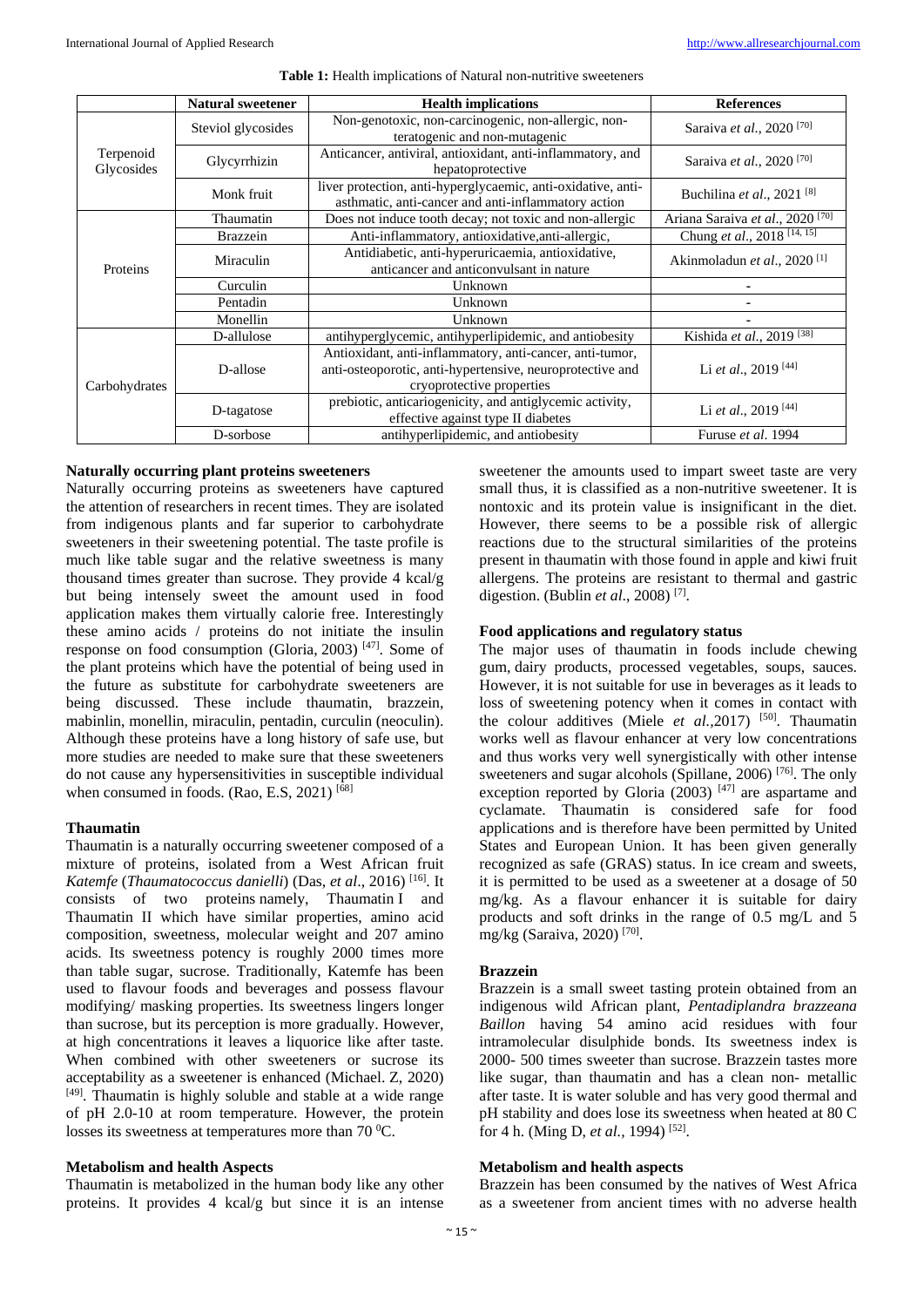effects. This testifies its safety (Rajan V, 2018) [67]. Kim. H, *et al.,*  $(2020)$ <sup>[34]</sup> investigated the use of brazzein as a possible natural sugar substitute and its link with obesity, metabolic disorder and inflammation. They reported lack of adiposity hypertrophy and no disruption of glucose homeostasis or insulin resistance and inflammation. Kim and co-workers suggested that it could perhaps be used as a potential sugar substitute reducing obesity.

## **Food applications and regulatory status**

Being heat and pH stable and easily soluble in water makes brazzein a suitable sweetener for food formulations. With a clean sweet taste like sugar, it can be used as a masking agent with other sweeteners of high intensity by reducing their aftertastes. It blends very well with stevia. It is still to be approved as a sweetener and therefore not available commercially. However, this natural non-nutritive sweetener with the taste profile akin to sucrose has unlimited potential to be used for food applications in future. (Chung, *et al*. Food Chemistry (2017).

#### **Miraculin**

Miraculin as the name suggests is a unique sweetener which makes sour foods taste sweet. It's a glycoprotein which is present in the berries of so called 'Miracle Fruit' which is native of West Africa named *Richadella dulcifica* synonym *Synsepalum dulcificum* (Kurihara, *et al*., 1994) [41]. It is not sweet by itself but can alter a sour taste into sweet (Ezura, H *et al.*, 2018) <sup>[19]</sup>. Thus, when the berries are chewed, they coat the tongue and bind to the receptors that react to sweet substances (Kurihara K, Beidler LM, 1968)**.** The resultant change in taste lasts from fifteen minutes to over an hour.

# **Food applications and regulatory status**

Miraculin is known as an excellent taste modifier. It has the potential to sweeten sour beverages. This protein changes sour taste to sweet, at an acidic pH by an unknown mechanism. Although at neutral pH it tastes flat. Being a natural product, it contains practically no calories and has zero glycemic index which makes it a suitable sweetener for diabetics. However, miraculin is yet to be approved as a sweetener. It is not permitted for use in USA but has been given a novel food status in the EU. A novel food is defined as a type of food that does not have a significant history of consumption or is produced by a method that has not been previously used for food. (M. Zeece, 2020) [49]

# **Curculin (Neoculin)**

Curculin is another unique sweet tasting protein, extracted from the fruit of *Curculigo latifolia*, grown in Malaysia (Kurihara, *et al.*, 1994)<sup>[41]</sup>. The active protein responsible for the sweet taste in curculin has been renamed neoculin. The fruit contains approximately 1-3mg (Okubo *et al.* 2008). Like miraculin it can also alter the sour taste to sweet which lasts for a few minutes only as compared to miraculin which is up to an hour. However, renewed sweetness is observed after the intake of water or acidic solutions. But unlike miraculin, curculin has a sweet taste of its own. It's about 550 times as sweet as sugar (Fry, J.C, 2012**)** [24, 25]**.** It consists of two identical 114 amino acid residue subunits (Shirasuka *et al*., 2004). It is believed to affect the taste buds in two different ways: one is to register as a molecule on the receptors that identify sweetness. the

opposite is to connect to the sour receptor buds and alter the signal to sweet (H. Yamashita, *et al.,* 1990) [82].

#### **Food applications and regulatory status**

This high intensity sweetener is heat labile and loses it sweetening potency at temperatures higher than  $50^{\circ}$ C and at pH 6.0, therefore has limited use in food industry. However, as a masking agent, neoculin could improve the acceptability of unpalatable substances. So far it has also only been approved in Japan as a food additive but not in other countries.

#### **Monellin**

Monellin is the first naturally occurring protein sweetener to be discovered in 1969. It is obtained from a West African plant *Dioscoreophyllum cumminsii* and consists of 94 amino acids. It is an intense nutritive sweetener approximately 3000 times sweeter than sugar. Being a protein monellin contains 4 calories per gram but being extremely sweet, it is practically non- nutritive (Zhao, *et al.*, 2018) <sup>[83]</sup>. The perception of sweetness is best between the pH range of 2.0- 5.0. Although unlike other protein sweeteners, the onset of sweetness is slow and has a lingering aftertaste.

# **Food applications and regulatory status**

Monellin is not heat and pH stable. It denatures at low pH and high temperatures (above 50 C) leading to loss in sweetness (Qiulei Liu, Ietal *et al.*, 2016)<sup>[66]</sup>. This limits its use in the processed food industry. Being pH labile, it adversely affects the flavour of soda drinks due to the fruit acid (lemon etc) and hence are not suitable for beverages. Other than local consumption by natives in Africa it has not yet found use as a sweetener (M.F. Rega, et al, 2015) <sup>[69]</sup>. No safety concerns have been known so far. Japan is the only country so far to have approved of monellin as a sweetener.

#### **Pentadin**

Pentadin is a lesser known sweet tasting protein which is isolated from a shrub native of Africa *Pentadiplandra brazzeana.* It is 500 times sweeter than sucrose on a weight basis. Not much is known about this sweetener despite its discovery several years ago. It is metabolized like proteins in the body, has zero calorific value and glycemic index. It has been safely consumed by the Africans for decades. It is not commercially available in the market nor does it have the regulatory approval as a sweetener by any country.  $(Kant, 2005)$ <sup>[32, 33]</sup>

# **Mabinlin**

These sweet tasting proteins are obtained from the seeds of a Chinese plant named Mabinlang (*Capparis masaikai* ) (Kurihara, *et al.*, 1994) <sup>[41]</sup>. They are approximately 400 times sweeter than sucrose on weight basis with a lingering but weak sweetness of 0.1% threshold. They are known to exhibited extremely good heat stability, due to the presence of four disulphide bridges. (Guan *et al*., 2000) [29]. It consists of 33 and 72 amino acids residues respectively in chain A and B which are linked with two intramolecular disulphide bonds each. (Nirasawa S, 1993)<sup>[56]</sup>

There are at least four homologues of Mabinlin with different thermal stability profiles. Mabinlin I is heat sensitive which after heating for 30 minutes at 80 °C and pH 6 loses its sweetness. Mabinlin II is the most heat tolerant and remains unaffected even after heating for 48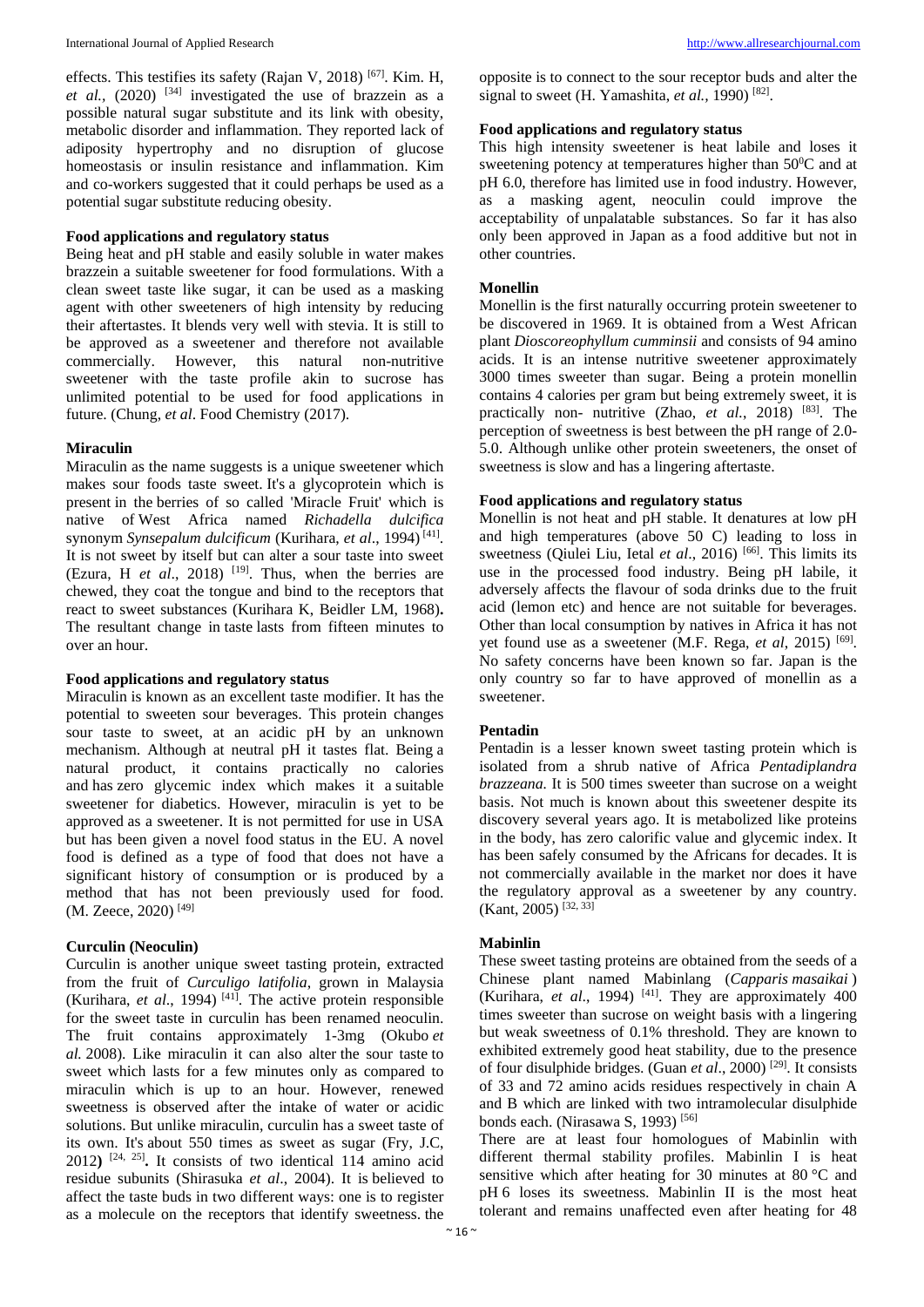hours at 85 C. Whereas, Mabinlin III and IV remain unaffected after 1 hour at 80 C. However, the sweetness potency of Mabinlin II is very low as compared to sucrose. Thus, its commercial viability as a sweetener in food applications is not encouraging (Nirasawa S, 1994)  $[57]$ .

#### **Naturally occurring rare sugars as sweeteners**

Rare sugars are monosaccharides which are found in very minute quantities in nature. They have recently gathered momentum as a suitable alternative to artificial sweeteners due to their natural occurrence, absence of aftertaste, low glycemic index and lesser calories as compared to sucrose (Mooradian *et al.,* 2017) [54]. International Society of Rare Sugars (ISRS) have defined them as carbohydrates which represent a group of different monosaccharides and their derivatives that are found in low abundance in nature are called rare sugars (Izumori K, 2006)  $[30]$ . There are more than fifty rare sugars that exists in nature but so far only four i.e. D-allulose, D-tagatose, D-sorbose, and D-allose have been studied as potential low energy substitutes for sucrose (Mooradian *et al.*, 2017)<sup>[54]</sup>. D-allulose and D-tagatose have been approved for food use by the USFDA and have been given a generally recognized as safe (GRAS) status (Oshima H, 2006) [61].

# **D-Allulose**

D-allulose is a rare monosaccharide sugar which can be naturally found in some fruits, wheat, processed cane and beet molasses, heat processed fruit juices and steam-treated coffee in traces. It can also be synthesized through the isomerization of D-fructose by D-tagatose 3-epimerases (DTEases) or d-allulose 3-epimerases (DAEases) (Jiang, S.,*et al.*, 2020)<sup>[31]</sup>. It is an excellent low calorie substitute for sucrose as it provides only 0.2 kcal/g as compared to 4 kcal/g with 70% sweetening potency (Mooradian *et al.,* 2017) [54]. Unlike sucrose, D-allulose has a lower peak sweetness but similar sweetness decay. In order to achieve an acceptable sweetness profile like table sugar, D- allulose combination with sucrose in a 1:1 ratio was found to be effective. This could be used to partially replace sucrose in food products (Tan *et al*., 2019)

# **Food applications and regulatory status**

D-allulose has been approved for food products and dietary supplements and has been given a GRAS status. No adverse effects have been reported in humans after sustained consumption. In addition, it also exhibits diverse physiological functions such as high solubility and improved antioxidative activity during storage as compared to D-fructose and D-glucose. It is suitable for type II diabetes, obese and those suffering from hyperlipidemias. D-allulose has shown hypoglycemic, improved insulin resistance, hypolipidemic and obesity properties. It has antiinflammatory, anti- artherosclerotic properties and serves as a neuroprotectant (Mijailovic, N, 2021)<sup>[51]</sup>. The exceptional physiochemical properties make it a viable substitute for Dsucrose in foods.

# **D-Tagatose**

D-Tagatose is a rare naturally occurring keto-sugar present in very minute quantities in *Sterculia setigera* gum exudate of the cacao tree, fruits such as apples, oranges, pineapple and dairy products (C. Vera, 2016)<sup>[9]</sup>. In dairy products it is present in sterilized milk, milk powder, hot cocoa, cheese and yogurt, when they are heat processed and stored for

long periods (Sohini Roy, *et al.,*2018) [75]. Tagatose makes a good low-calorie substitute, as it has a clean after taste and sweetness is quite like table sugar. Its sweetness potency is 92% as compared to sucrose and provides only half of the calories i.e.  $2kcal/g$  (Mooradian *et al.*, 2017)<sup>[54]</sup>. Moreover, it has a comparable relative sweetness without any unpleasant off notes at varied concentrations of sucrose ranging from 4.5% to 18%, usually seen in foods and beverages (Fujimaru *et al.,* 2012).

D- Tagatose is a structural epimer to fructose, which exhibits a slightly faster rate of rise in sweetness than sucrose, much like fructose (Levin, 2002). It has a low glycemic index as it is gradually metabolized and only partially absorbed in the body. It is a suitable sweetener for diabetics too, as it did not increase the blood glucose levels after consuming up to 75 g of tagatose. (C. Vera, 2016)  $^{[9]}$ D-Tagatose has excellent physio- chemical properties. It is highly soluble reducing sugar, stable at pH range of 2.0 – 7.0. At high temperatures, it undergoes browning (Maillard) reactions and easily caramelizes. It is also known to have prebiotic and flavour enhancing properties. (Carocho M., 2015) [11].

# **Food Application and regulatory status**

Due to its flavour modifying properties, it is a potential lowcalorie substitute used in confectionary, bakery and lowcalorie soft drinks particularly in combination with other intense sweeteners (Bertelsen *et al*. 2001a). Some of the popular food applications of tagatose are in yoghurts, frostings, cereals, beverages, chewing gum, fudge, caramel, fondant, chocolate and ice cream. D- Tagatose was initially evaluated as a food additive but now it is considered a novel food. Australia, New Zealand, Korea and European Union has permitted its use as a food or novel food. Whereas, US has given it a generally recognized as safe (GRAS) status to be used as a sweetener in foods. (G.W. R. Lipinski, 2006) [26]. D-Tagatose has demonstrated exceptional physio chemical and therapeutic benefits as a natural low-calorie sweetener, making it a promising sweetener for special dietetic food formulations. WHO (2004) [81] has established "No Observed Adverse Effect Level" (NOAEL) for tagatose at 45 g/day or 0.75 g/kg body weight/day.

# **D-Allose**

D-Allose is a rarely occurring carbohydrate found in select plant species in traces, such as *Solanum tuberosum*, *Tamarindus indica* (potato, tamarind etc.). It is a C-3 epimer of D-glucose, which is a low- calorie sweetener. Its sweetness index is 80% as compared to sucrose and is easily soluble in water. However, its calorific value is yet to be determined. (Mooradian *et al*., 2017) [54]. Lim, Y.R, (2011) [45] have reported exceptional health and physiological functions associated with allulose, including antiinflammatory, anti-oxidative, anti-cancer, anti- tumour activities. In addition, this rare sugar has demonstrated hypoglycemic effects in Asian populations. However, there is not enough data for other populations (Franchi F, *et al.,* 2021) [23].

#### **D-Sorbose**

has a 70% sweetness profile like sucrose with no clarity on calorific value of this rarely occurring sugar (Mooradian *et al*., 2017) [54]. The taste profile of D-sorbose matches that of fructose, xylose, xylitol, and glucose.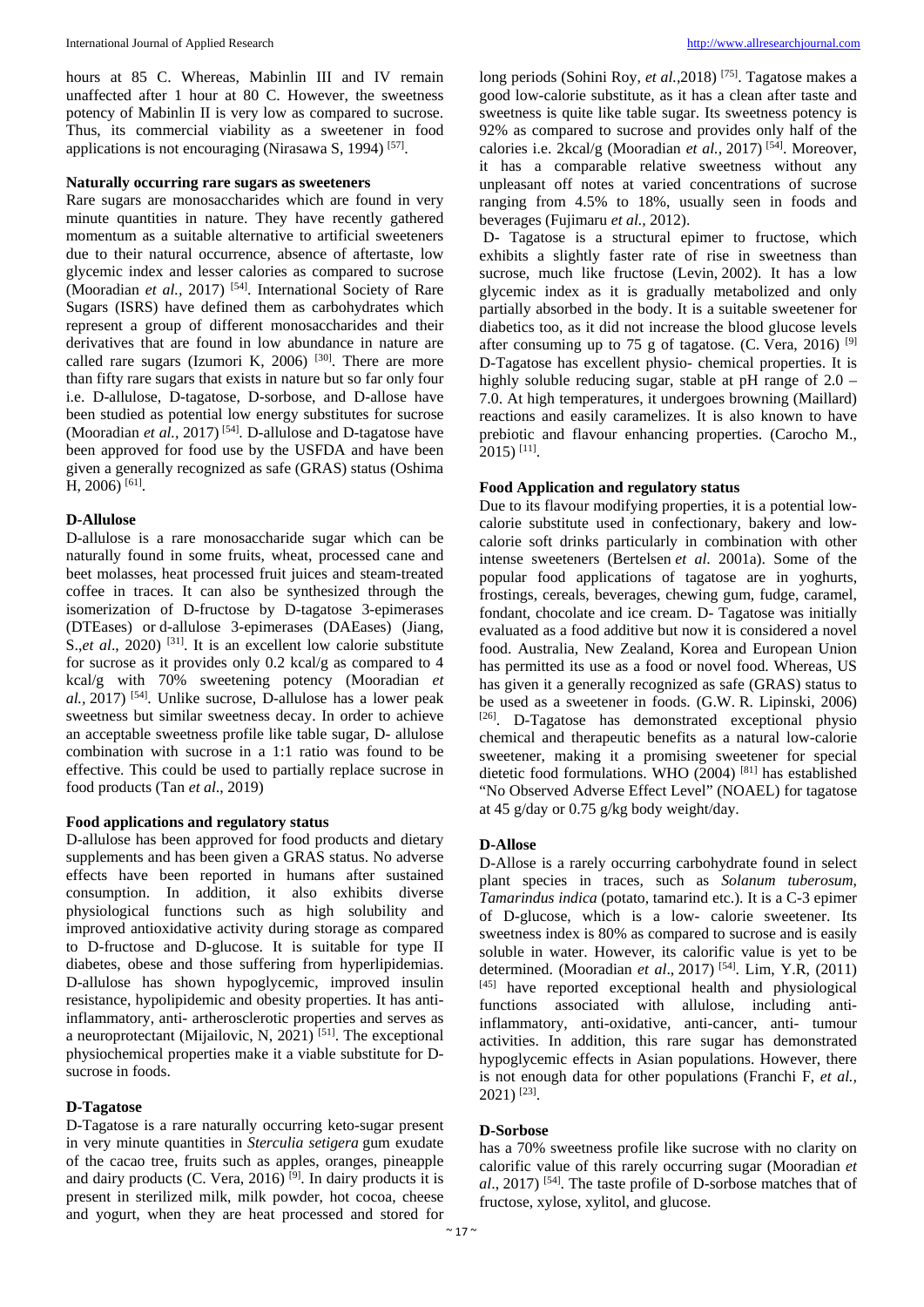| <b>Attributes</b>     | <b>Source</b>                                                                                                     | Geographic<br>distribution | <b>Caloric</b><br>value<br>(kcal/g) | <b>Potency</b>                                                        | <b>Stability</b>                                 | <b>Applications</b>                                                                                                                         |
|-----------------------|-------------------------------------------------------------------------------------------------------------------|----------------------------|-------------------------------------|-----------------------------------------------------------------------|--------------------------------------------------|---------------------------------------------------------------------------------------------------------------------------------------------|
| Steviol<br>glycosides | Stevia rebaudiana<br>bertoni                                                                                      | South<br>America           | $\theta$                            | 200-300                                                               | Stable to<br>heat and pH<br>variation.           | Confectionery, baked goods,<br>yoghurts, ice cream, gums,<br>sauces, dairy products and<br>beverages.                                       |
| Glycyrrhizin          | Glycyrrhiza glabra                                                                                                | Japan                      | $\theta$                            | 30-110                                                                | Sensitive to<br>pH variation                     | Baked goods, ice cream,<br>confectionery, gums and<br>beverages.                                                                            |
| Thaumatin             | <b>Thaumatococcus</b><br>daniellii Benth                                                                          | West Africa                | $\overline{4}$                      | 3000                                                                  | Stable to<br>heat and<br>acidic pH<br>variation. | Processed vegetables,<br>sauces, soups, fruit juices,<br>wine and bread.                                                                    |
| <b>Brazzein</b>       | Pentadiplandra<br>brazzeana baillon                                                                               | West Africa                | $\overline{4}$                      | 1000-2000                                                             | Stable to<br>heat and pH<br>variation.           | Beverages, fruits, vegetables<br>and flour.                                                                                                 |
| Miraculin             | Richadella dulcifa                                                                                                | <b>West Africa</b>         |                                     | Not sweet<br>themselves but<br>have taste<br>modifying<br>properties. | Heat labile,<br>stable to pH<br>variation.       | Sour beverages, ice lollies                                                                                                                 |
| Curculin              | Curculingo latifolia                                                                                              | Malaysia                   | $\overline{a}$                      | 550                                                                   | Heat labile                                      | Medicines                                                                                                                                   |
| Monellin              | Dioscoreophyllum<br>cumminsii diels                                                                               | West Africa                | 4                                   | 2500-3000                                                             | Unstable to<br>heat and pH<br>variation.         | Barely used in processed and<br>preserved foods due to<br>limited stability.                                                                |
| Pentadin              | PentadipZandra<br>brazzenna Baillon                                                                               | West Africa                | $\Omega$                            | ~100                                                                  |                                                  | No commercial use                                                                                                                           |
| Monk fruit            | Siraitia grosvenorii                                                                                              | China                      | $\theta$                            | ~250                                                                  | Stable at pH<br>range of 3-7                     | Jams, jellies, beverages                                                                                                                    |
| D-allulose            | Epimerization product<br>of Dfructose at the C-3<br>position.                                                     |                            | 0.2                                 | 0.70                                                                  | Unstable to<br>heat                              | Pharmaceuticals and dietary<br>supplements.                                                                                                 |
| D-allose              | converted from D-<br>allulose                                                                                     |                            | $\overline{a}$                      | 0.80                                                                  |                                                  | Table sugar substitute                                                                                                                      |
| D-tagatose            | produced by several<br>biocatalyst sources like<br>L-arabinose<br>isomerase using D-<br>galactose as a substrate. |                            | $\theta$                            | 0.92                                                                  | Stable at pH<br>$2 - 7$                          | Non-chronic drugs, tooth<br>paste, and mouth wash and<br>in a wide variety of foods,<br>beverages, health foods, and<br>dietary supplements |
| D-sorbose             | produced by biological<br>oxidation of sorbitol by<br>Acetobacter suboxydans                                      |                            |                                     | 0.70                                                                  |                                                  |                                                                                                                                             |

\*Potency is expressed as times sweeter than sucrose. (for potency – Priya *et al*, 2011) [65]

# **Conclusions**

The growing health consciousness amongst the consumers have led to the demand of sugar- free food products in the market. The consumers are keen to buy food products which are manufactured using ingredients of natural origin, without additives and with clean labels. Naturally derived sweeteners from tropical plants such as stevia, monk fruit, thaumatin, brazzein, miraculin and several rare monosaccharide sugars such as D- tagatose, D-allulose, Dsorbose and D-allose are emerging as a viable substitute for artificial sweeteners. As compared to intense sweeteners they provide a clean sweet taste like sucrose, have negligible calories, have a low glycemic index and are non-toxic. There physicochemical and technological properties are of great interest to the food processor and this makes them superior to the conventional non-nutritive sweeteners. However, there is a need to produce these sugars on a commercial scale which is cost effective. Meanwhile, more studies are needed to evaluate the temporal properties along with allergenicity and safety of these novel sweeteners. Presently, they seem to be promising alternatives to sugar

with optimal health benefits and non -negotiable taste of sucrose.

# **References**

- 1. Akinmoladun AC, Adetuyi AR, Komolafe K, Oguntibeju OO. Nutritional benefits, phytochemical constituents, ethnomedicinal uses and biological properties of Miracle fruit plant (*Synsepalum dulcificum* Shumach. & Thonn. Daniell). Heliyon 2020;6(12):e05837.
- 2. Amzad-Hossain M, Siddique A, Mizanur-Rahman S, Amzad-Hossain M. Chemical composition of the essential oils of *Stevia rebaudiana* Bertoni leaves. Asian Journal of Traditional Medicines 2010;5:56-61.
- 3. Asioli D, Aschemann-Witzel J, Caputo V, Vecchio R, Annunziata A, Næs T *et al*. Making sense of the "clean label" trends: A review of consumer food choice behavior and discussion of industry implications. Food Research International 2017;99:58-71. [Crossref] [Pubmed]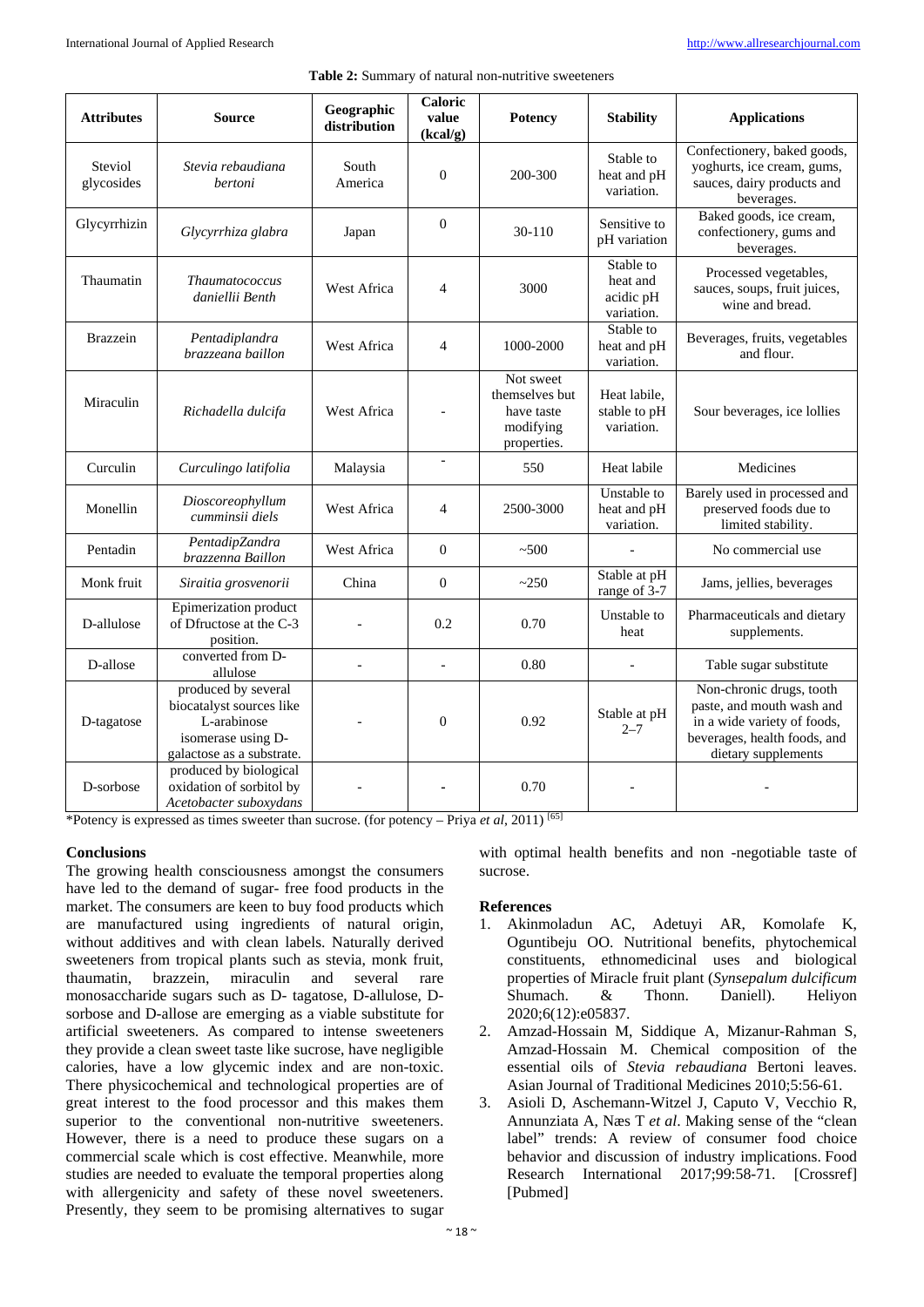- 4. Assadi-Porter FM, Aceti DJ, Markley JL. Sweetness determinant sites of brazzein, a small, heat-stable, sweet-tasting protein. Archives of Biochemistry and Biophysics 2000;376(2):259-265.
- 5. Azaïs-Braesco V, Sluik D, Maillot M, Kok F, Moreno LA. A review of total & added sugar intakes and dietary sources in Europe. Nutrition Journal 2017;16(1):1-15.
- 6. Brahmachari G, Mandal LC, Roy R, Mondal S, Brahmachari AK. Stevioside and related compounds– molecules of pharmaceutical promise: A critical overview. Archiv der Pharmazie 2011;344(1):5-19.
- 7. Bublin M, Radauer C, Knulst A, Wagner S, Scheiner O, Mackie AR *et al*. Effects of gastrointestinal digestion and heating on the allergenicity of the kiwi allergens Act d 1, actinidin, and Act d 2, a thaumatin-like protein. (2008) Mol Nutr Food Res 2008;52(10):1130-9. doi: 10.1002/mnfr.200700167. PMID: 18655003.
- 8. Buchilina A, Aryana K. Physicochemical and microbiological characteristics of camel milk yogurt as influenced by monk fruit sweetener. Journal of Dairy Science 2021;104(2):1484-1493.
- 9. Vera C, Illanes A. in Lactose-Derived Prebiotics, pub. Elsevier 2016,
- 10. Carakostas MC, Curry LL, Boileau AC, Brusick DJ. Overview: the history, technical function and safety of rebaudioside A, a naturally occurring steviol glycoside, for use in food and beverages. Food and Chemical Toxicology 2008;46(7):S1-S10.
- 11. Carocho M, Morales P, Ferreira IC. Natural food additives: Quo vadis? Trends Food Sci. Technol 2015;45:284-295. doi: 10.1016/j.tifs.2015.06.007. [CrossRef] [Google Scholar]
- 12. Carocho M, Morales P, Ferreira IC. Sweeteners as food additives in the XXI century: A review of what is known, and what is to come. Food and Chemical Toxicology 2017;107:302-317. [Crossref]
- 13. Chun LI, Li-Mei LIN, Feng SUI, Zhi-Min WANG, Hai-Ru HUO, Li DAI *et al*. Chemistry and pharmacology of *Siraitia grosvenorii*: A review. Chinese journal of natural medicines 2014;12(2):89-102.
- 14. Chung JH, Kong JN, Choi HE, Kong KH. Antioxidant, anti-inflammatory, and anti-allergic activities of the sweet-tasting protein brazzein. Food chemistry 2018;267:163-169.
- 15. Chung JH, Kong JN, Choi HE, Kong KH. Antioxidant, anti-inflammatory, and anti-allergic activities of the sweet-tasting protein brazzein. Food chemistry 2018;267:163-169.
- 16. Das A, Chakraborty R. Sweeteners: Classification, Sensory and Health Effects 2016.
- 17. Dwyer JT, Melanson KJ, Sriprachy-anunt U, *et al*. Dietary Treatment of Obesity. In: Feingold KR, Anawalt B, Boyce A, *et al*., editors. Endotext [Internet]. South Dartmouth (MA): MDText.com, Inc.; 2000-. Table 20, . Nutritive and Non-nutritive low-calorie sweeteners approved by FDA or recognized as Generally Recognized as Safe (GRAS) 2015, 242- 291. Available from:

https://www.ncbi.nlm.nih.gov/books/NBK278991/table /diet-treatment-obes.table20nut/

18. EFSA Panel on Food Additives and Flavourings (FAF), Younes M, Aquilina G, Engel KH, Fowler P, Frutos Fernandez MJ, Castle L. Safety of a proposed

amendment of the specifications for steviol glycosides (E 960) as a food additive: to expand the list of steviol glycosides to all those identified in the leaves of *Stevia rebaudiana* Bertoni. EFSA Journal 2020;18(4):e06106. [Crossref]

- 19. Ezura H, Hiwasa-Tanase K. Mass Production of the Taste-Modifying Protein Miraculin in Transgenic Plants. In: Mérillon JM., Ramawat K. (eds) Sweeteners. Reference Series in Phytochemistry. Springer, Cham 2018. https://doi.org/10.1007/978-3-319-27027-2\_17
- 20. Fang C, Wang Q, Liu X, Xu G. Metabolic profiling analysis of *Siraitia grosvenorii* revealed different characteristics of green fruit and saccharified yellow fruit. Journal of pharmaceutical and biomedical analysis 2017;145:158-168.
- 21. FAO JECFA additives. Steviol glycosides. Crossref 2010.
- 22. Firsov A, Shaloiko L, Kozlov O, Vinokurov L, Vainstein A, Dolgov S. Purification and characterization of recombinant supersweet protein thaumatin II from tomato fruit. Protein expression and purification 2016;123:1-5. [Crossref]
- 23. Franchi F, Yaranov DM, Rollini F, Rivas A, Rivas Rios J, Been L *et al*. Effects of D-allulose on glucose tolerance and insulin response to a standard oral sucrose load: results of a prospective, randomized, crossover study. BMJ Open Diabetes Res Care 2021;9(1):e001939.
- 24. Fry JC. Natural low-calorie sweeteners. In Natural Food Additives, Ingredients and Flavourings Woodhead Publishing. [Crossref] 2012, 41-75.
- 25. Fry JC. Natural low-calorie sweeteners. In Natural Food Additives, Ingredients and Flavourings Woodhead Publishing 2012, 41-75.
- 26. von Rymon Lipinski GW. in Optimising Sweet Taste in Foods 2006
- 27. Ghanta S, Banerjee A, Poddar A, Chattopadhyay S. Oxidative DNA damage preventive activity and antioxidant potential of *Stevia rebaudiana* (Bertoni) Bertoni, a natural sweetener. Journal of Agricultural Food Chemistry 2007;55:10962-10967.
- 28. Grembecka M. Natural sweeteners in a human diet. Rocz Panstw Zakl Hig 2015;66(3):195-202. PMID: 26400114.
- 29. Guan RJ, Zheng JM, Hu Z, Wang DC. Crystallization and preliminary X-ray analysis of the thermostable sweet protein mabinlin II. Acta Crystallogr D Biol Crystallogr 2000;56:918-9. doi: 10.1107/S0907444900005850. [PubMed] [CrossRef] [Google Scholar]
- 30. Izumori K. Izumoring: A strategy for bioproduction of all hexoses. J Biotechnol 2006;124:717-722. doi: 10.1016/j.jbiotec.2006.04.016. [PubMed] [CrossRef] [Google Scholar]
- 31. Jiang S, Xiao W, Zhu X, Yang P, Zheng Z, Lu S, *et al*. Review on D-Allulose: *In vivo* Metabolism, Catalytic Mechanism, Engineering Strain Construction, Bio-Production Technology. Frontiers in bioengineering and biotechnology 2020;8:26. https://doi.org/10.3389/fbioe.2020.00026.
- 32. Kant R. Sweet proteins--potential replacement for artificial low calorie sweeteners. Nutrition journal 2005;4(5). https://doi.org/10.1186/1475-2891-4-5.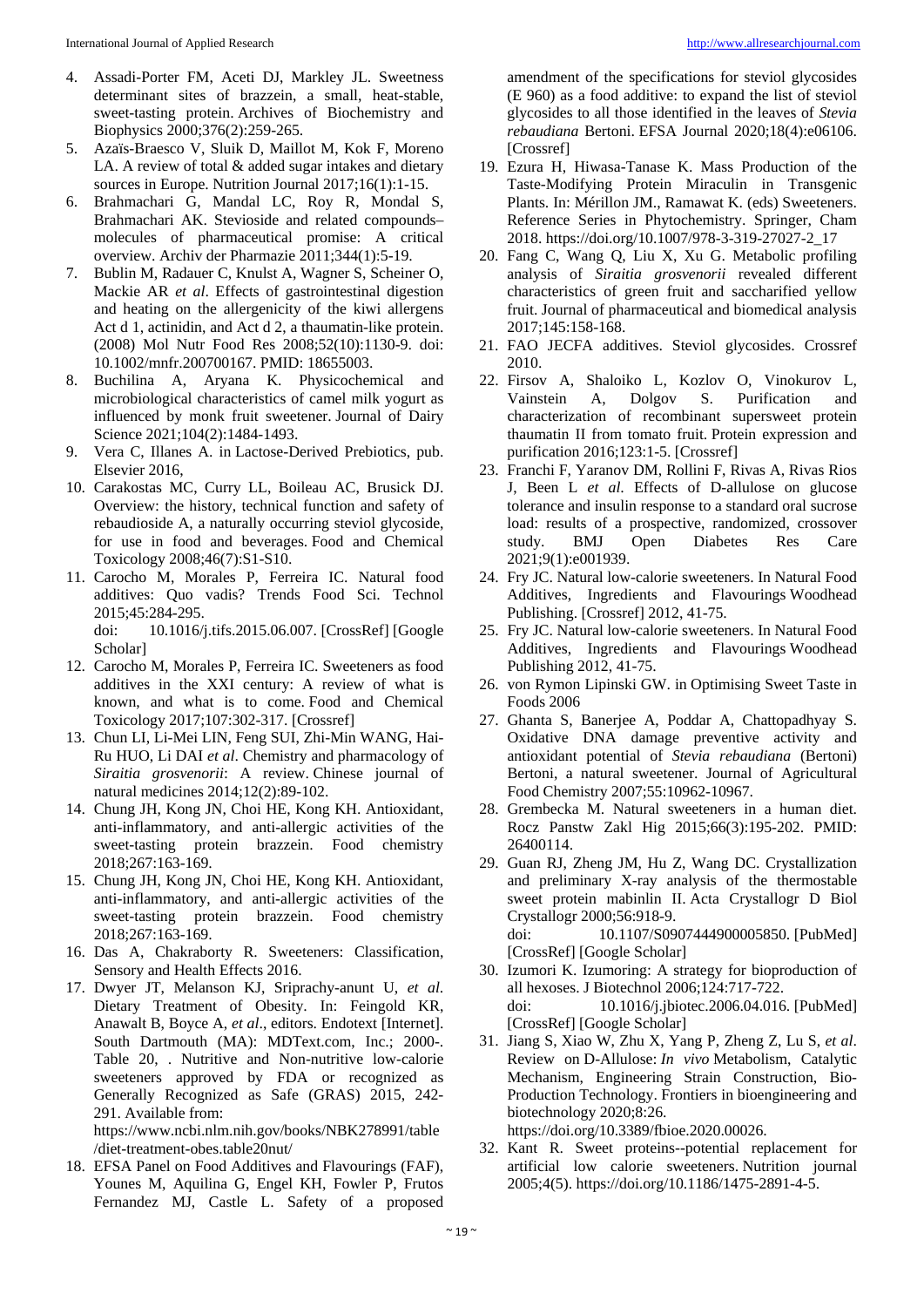- 33. Kant R. Sweet proteins–potential replacement for artificial low calorie sweeteners. Nutrition Journal 2005;4(1):1-6.
- 34. Kim H, Kang J, Hong S, Jo S, Noh H, Kang BH, *et al*. 3M-Brazzein as a Natural Sugar Substitute Attenuates Obesity, Metabolic Disorder, and Inflammation. J Agric Food Chem. 2020;68(7):2183-2192. doi: 10.1021/acs.jafc.0c00317. Epub 2020 Feb 7. PMID: 31984741.
- 35. Kim P. Current studies on biological tagatose production using L-arabinose isomerase: A review and future perspective. Applied Microbiology and Biotechnology 2004;65(3):243-249. https://doi.org/10.1007/s00253-004-1665-8.
- 36. Kinghorn AD, Chin YW, Pan L, Jia Z. Natural products as sweeteners and sweetness modifiers. [Crossref] 2010.
- 37. Kinghorn AD, Kaneda N, Baek NI, Kennelly EJ, Soejarto DD. Noncariogenic intense natural sweeteners. Medicinal Research Reviews 1998;18(5):347-360. [Crossref]
- 38. Kishida K, Martinez G, Iida T, Yamada T, Ferraris RP, Toyoda Y. d-Allulose is a substrate of glucose transporter type 5 (GLUT5) in the small intestine. Food chemistry 2019;277:604-608.
- 39. Kurihara K, Beidler LM. Taste-modifying protein from miracle fruit. Science 1968;161(3847):1241-1243.
- 40. Kurihara K, Beidler LM. Mechanism of the action of taste-modifying protein. Nature 1969;222(5199):1176- 1179.
- 41. Kurihara Y, Nirasawa S. Sweet, antisweet and sweetness-inducing substances. Trends in Food Science & Technology 1994;5(2):37-42.
- 42. Lemus-Mondaca R, Vega-Gálvez A, Zura-Bravo L, Ah-Hen K. *Stevia rebaudiana* Bertoni, source of a highpotency natural sweetener: A comprehensive review on the biochemical, nutritional and functional aspects. Food chemistry 2012;132(3):1121-1132.
- 43. Li C, Li-Mei L, Feng S, Zhi-Min W, Hai-Ru H, Li D. *et al*. Chemistry and pharmacology of *Siraitia grosvenorii*: A review. Chinese Journal of Natural Medicines 2014;12:0089- 0102.
- 44. Li S, Chen Z, Zhang W, Guang C, Mu W. Characterization of a D-tagatose 3-epimerase from *Caballeronia fortuita* and its application in rare sugar production. International journal of biological macromolecules 2019;138:536-545.
- 45. Lim YR, Oh DK. Microbial metabolism and biotechnological production of D-allose. Appl Microbiol Biotechnol 2011;91(2):229-35. doi: 10.1007/s00253-011-3370-8. Epub 2011 Jun 8. PMID: 21655980.
- 46. Lindberg B. Studies on the chemistry of lichens. VIII. Investigation of a Dermatocarpon and some Roccella species. Acta Chemica Scandinavica, 1955;9(6):917- 919.
- 47. Glória MBA. in Encyclopedia of Food Sciences and Nutrition (Second Edition), 2003
- 48. Marie K Walsh, in Novel Enzyme Technology for Food Applications, pub. Elsevier 2007
- 49. Michael Zeece. in Introduction to the Chemistry of Food, Flavours. Pub Elsevier 2020
- 50. Miele NA, Cabisidan EK, Plaza AG, Masi P, Cavella S, Di Monaco R. Carbohydrate sweetener reduction in

beverages through the use of high potency sweeteners: Trends and new perspectives from a sensory point of view. Trends in food science & technology 2017;64:87- 93.

51. Mijailovic N, Nesler A, Perazzolli M, Aït Barka E, Aziz A. Rare Sugars: Recent Advances and Their Potential Role in Sustainable Crop Protection. Molecules (Basel, Switzerland) 2021;26(6):1720. https://doi.org/10.3390/molecules26061720

52. Ming D, Hellekant G. Brazzein, a new high-potency thermostable sweet protein from *Pentadiplandra brazzeana* B. FEBS Lett 1994;355(1):106-8. doi: 10.1016/0014-5793(94)01184-2. PMID: 7957951.

- 53. Mitsuhiro F, Chiharu K, Hisahide T, Jun-ichi O. Influence of dietary sorbose on diabetes in nonobese diabetic mice. Comparative Biochemistry and Physiology Part A: Physiology 1994;108(1):123-127.
- 54. Mooradian AD, Smith M, Tokuda M. The role of artificial and natural sweeteners in reducing the consumption of table sugar: A narrative review. Clin Nutr ESPEN. 2017;18:1-8. doi: 10.1016/j.clnesp.2017.01.004. Epub 2017 Feb 4. PMID: 29132732.
- 55. Muhammad Farhan Jahangir Chughtai, Imran Pasha, Tahir Zahoor, Adnan Khaliq, Samreen Ahsan, Zhengzhong Wu *et al*. Nutritional and therapeutic perspectives of Stevia rebaudiana as emerging sweetener; a way forward for sweetener industry, CyTA<br>- Journal of Food 2020:18:1, 164of Food 2020:18:1, 164-177, DOI: 10.1080/19476337.2020.1721562
- 56. Nirasawa S, Liu X, Nishino T, Kurihara Y. Disulfide bridge structure of the heat-stable sweet protein mabinlin II. Biochim Biophys Acta. 1993;1202:277- 80. [PubMed] [Google Scholar]
- 57. Nirasawa S, Nishino T, Katahira M, Uesugi S, Hu Z, Kurihara Y. Structures of heat-stable and unstable homologues of the sweet protein mabinlin. The difference in the heat stability is due to replacement of a single amino acid residue. Eur J Biochem 1994;223:989-95. [PubMed] [Google Scholar]
- 58. Noori WO, Waisi BI, Alhassani MH. Extraction of glycyrrhizin from licorice (*Glycyrrhiza glabra* L.) by bulk liquid membrane. Environmental Technology & Innovation 2018;12:180-188.
- 59. O'Brien-Nabors L. (Ed.). Alternative sweeteners. CRC Press 2016.
- 60. O'Donnell K, Kearsley MW. (Eds.). Sweeteners and sugar alternatives in food technology London, UK: Wiley-Blackwell 2012, 215-218.
- 61. Oshima H, Kimura I, Izumori K. Psicose contents in various food products and its origin. Food Sci. Technol. Res. 2006;12:137-143.

doi: 10.3136/fstr.12.137. [CrossRef] [Google Scholar]

- 62. Pandey AK, Chauhan OP. Monk fruit (*Siraitia grosvenorii*)—Health aspects and food applications. Pantnagar J Res 2019;17:191-198.
- 63. Pandey, Arun, Chauhan, Om. Monk fruit (*Siraitia grosvenorii*) - health aspects and food applications 2020.
- 64. Pawar RS, Krynitsky AJ, Rader JI. Sweeteners from plants—with emphasis on *Stevia rebaudiana* (Bertoni) and *Siraitia grosvenorii* (Swingle). Analytical and bioanalytical chemistry 2013;405(13):4397-4407.